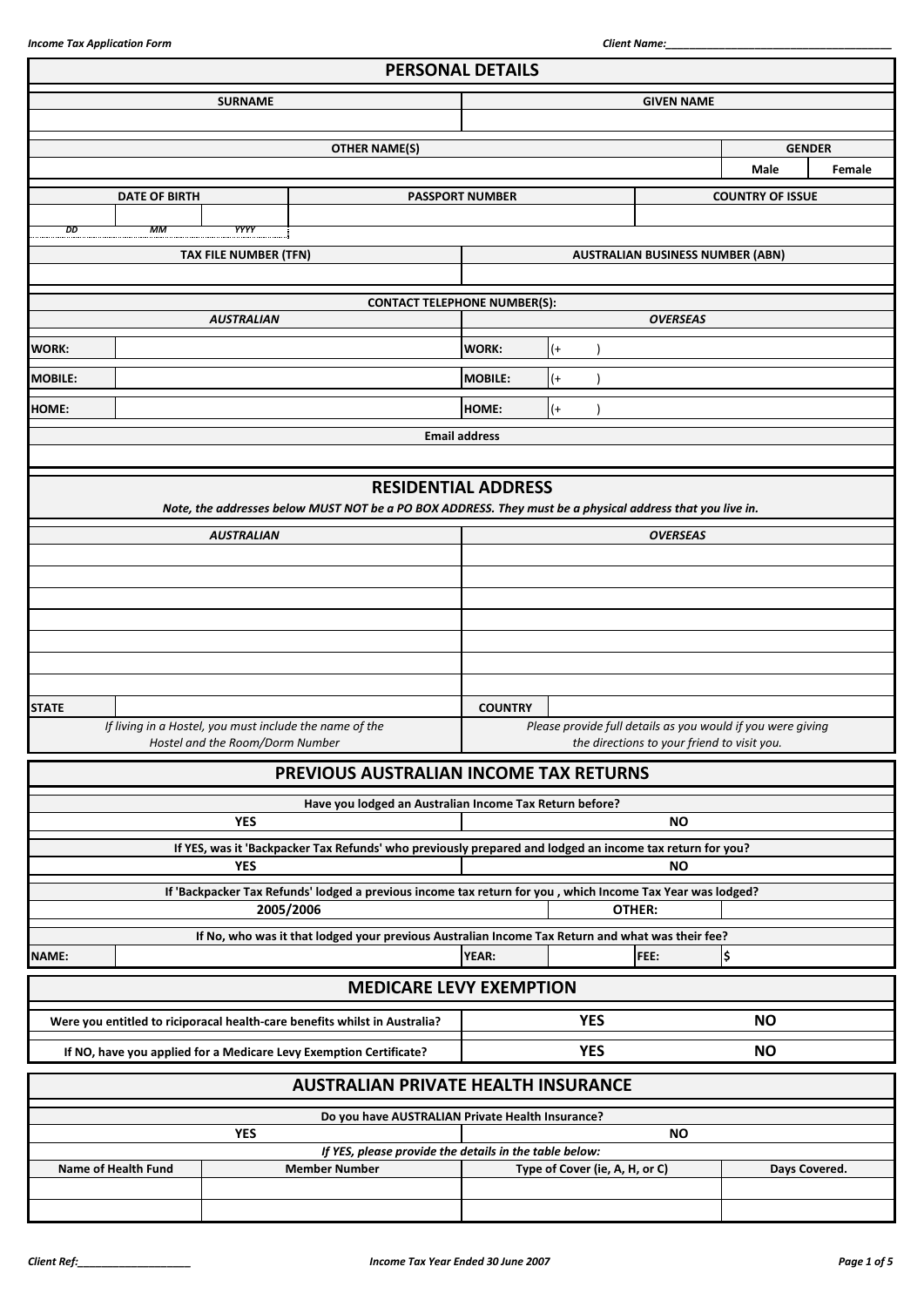|                    |                                                       | <b>TRAVEL DETAILS</b> |                                                       |                     |  |  |
|--------------------|-------------------------------------------------------|-----------------------|-------------------------------------------------------|---------------------|--|--|
| <b>VISA Number</b> |                                                       |                       | VISA Expiry Date (dd/mm/yyyy):                        |                     |  |  |
|                    | Date of First Arrival to Australia (dd/mm/yyyy)       |                       | <b>Place of Arrival</b>                               |                     |  |  |
|                    | Date of Departure from Australia (dd/mm/yyyy)         |                       | <b>Place of Departure</b>                             |                     |  |  |
|                    | <b>VISA Subclass</b>                                  |                       |                                                       |                     |  |  |
|                    |                                                       | <b>BANK DETAILS</b>   |                                                       |                     |  |  |
|                    | Please Transfer my Income Tax Refund to my            |                       |                                                       | <b>Bank Account</b> |  |  |
|                    | <b>AUSTRALIAN</b>                                     |                       | OVERSEAS**                                            |                     |  |  |
|                    | <b>BANK NAME</b>                                      |                       | <b>BANK NAME</b>                                      |                     |  |  |
|                    |                                                       |                       |                                                       |                     |  |  |
|                    | <b>ACCOUNT HOLDERS NAME</b>                           |                       | <b>ACCOUNT HOLDERS NAME</b>                           |                     |  |  |
|                    |                                                       |                       |                                                       |                     |  |  |
|                    | <b>BSB</b>                                            |                       | <b>BSB / SORT CODE</b>                                |                     |  |  |
|                    |                                                       |                       |                                                       |                     |  |  |
|                    | <b>ACCOUNT NUMBER</b>                                 | <b>ACCOUNT NUMBER</b> |                                                       |                     |  |  |
|                    |                                                       |                       |                                                       |                     |  |  |
|                    |                                                       |                       | <b>ADDRESS &amp; SUBURB OF BRANCH</b>                 |                     |  |  |
|                    | **Overseas bank accounts attract an AUD\$35           |                       |                                                       |                     |  |  |
|                    | telegraphic transfer fee for each transfer.           |                       |                                                       |                     |  |  |
|                    | Please ensure that you complete ALL BANK DETAILS      |                       | <b>IBAN</b>                                           |                     |  |  |
|                    | required. Failure to do so may result in a delayed or |                       |                                                       |                     |  |  |
|                    | unsuccessful bank transfer.                           | <b>SWIFT CODE</b>     |                                                       |                     |  |  |
|                    |                                                       |                       |                                                       |                     |  |  |
|                    | If the funds are returned, any fees for re-attempting |                       | <b>BIC CODE</b>                                       |                     |  |  |
|                    | the transfer (in the case of Overseas bank accounts)  |                       |                                                       |                     |  |  |
|                    | will be charged.                                      |                       | <b>TRANSIT NUMBER (North American Banks Only)</b>     |                     |  |  |
|                    |                                                       |                       |                                                       |                     |  |  |
|                    | Be sure that you have specified whether you would     |                       | ROUTING NUMBER (North American Banks Only)            |                     |  |  |
|                    | like your Income Tax Refund to be transferred to your |                       |                                                       |                     |  |  |
|                    | <b>AUSTRALIAN or OVERSEAS bank account.</b>           |                       | <b>INSTITUTION NUMBER (North American Banks Only)</b> |                     |  |  |
|                    |                                                       |                       |                                                       |                     |  |  |

|       |                                                                                |                        | <b>BANK INTEREST</b>                                                                                                        |                        |  |  |  |  |  |
|-------|--------------------------------------------------------------------------------|------------------------|-----------------------------------------------------------------------------------------------------------------------------|------------------------|--|--|--|--|--|
| STOP: | This is important. Bank Interest is Assessable Income in Australia and MUST BE |                        |                                                                                                                             |                        |  |  |  |  |  |
|       |                                                                                |                        | <b>INCLUDED in your Income Tax Return.</b>                                                                                  |                        |  |  |  |  |  |
|       |                                                                                |                        | This information is passed onto the Australian Tax Office from your Bank and not including it in your Income                |                        |  |  |  |  |  |
|       |                                                                                |                        | Tax Return could cause a delay, or an audit of your Income Tax Return and may lead to a change in your .                    |                        |  |  |  |  |  |
|       |                                                                                |                        | Income Tax Refund Amount. This includes any bank accounts that have been closed.                                            |                        |  |  |  |  |  |
|       |                                                                                |                        | Do you (or did you) have any money saved in an Australian Bank Account?                                                     |                        |  |  |  |  |  |
|       | <b>YES</b>                                                                     |                        | <b>NO</b>                                                                                                                   |                        |  |  |  |  |  |
|       |                                                                                |                        | If you are not sure whether or not you have earned any bank interest, you must contact your bank to verify this.            |                        |  |  |  |  |  |
|       |                                                                                |                        | Most banks can also provide this information in your Internet Banking or on the last Bank Statement for the Income Tax Year |                        |  |  |  |  |  |
|       | <b>BANK NAME</b>                                                               | <b>ACCOUNT NUMBER</b>  | <b>BANK NAME</b>                                                                                                            | <b>ACCOUNT NUMBER</b>  |  |  |  |  |  |
|       |                                                                                |                        |                                                                                                                             |                        |  |  |  |  |  |
|       | <b>GROSS INTEREST</b>                                                          | <b>TFN WITHHOLDING</b> | <b>GROSS INTEREST</b>                                                                                                       | <b>TFN WITHHOLDING</b> |  |  |  |  |  |
|       |                                                                                |                        |                                                                                                                             |                        |  |  |  |  |  |
|       | <b>BANK NAME</b>                                                               | <b>ACCOUNT NUMBER</b>  | <b>BANK NAME</b>                                                                                                            | <b>ACCOUNT NUMBER</b>  |  |  |  |  |  |
|       |                                                                                |                        |                                                                                                                             |                        |  |  |  |  |  |
|       | <b>GROSS INTEREST</b>                                                          | <b>TFN WITHHOLDING</b> | <b>GROSS INTEREST</b>                                                                                                       | <b>TFN WITHHOLDING</b> |  |  |  |  |  |
|       |                                                                                |                        |                                                                                                                             |                        |  |  |  |  |  |

|            | <b>OTHER INFORMATION</b>                 |
|------------|------------------------------------------|
|            |                                          |
|            | Do you own a Motor Vehicle in Australia? |
| <b>YES</b> | <b>NO</b>                                |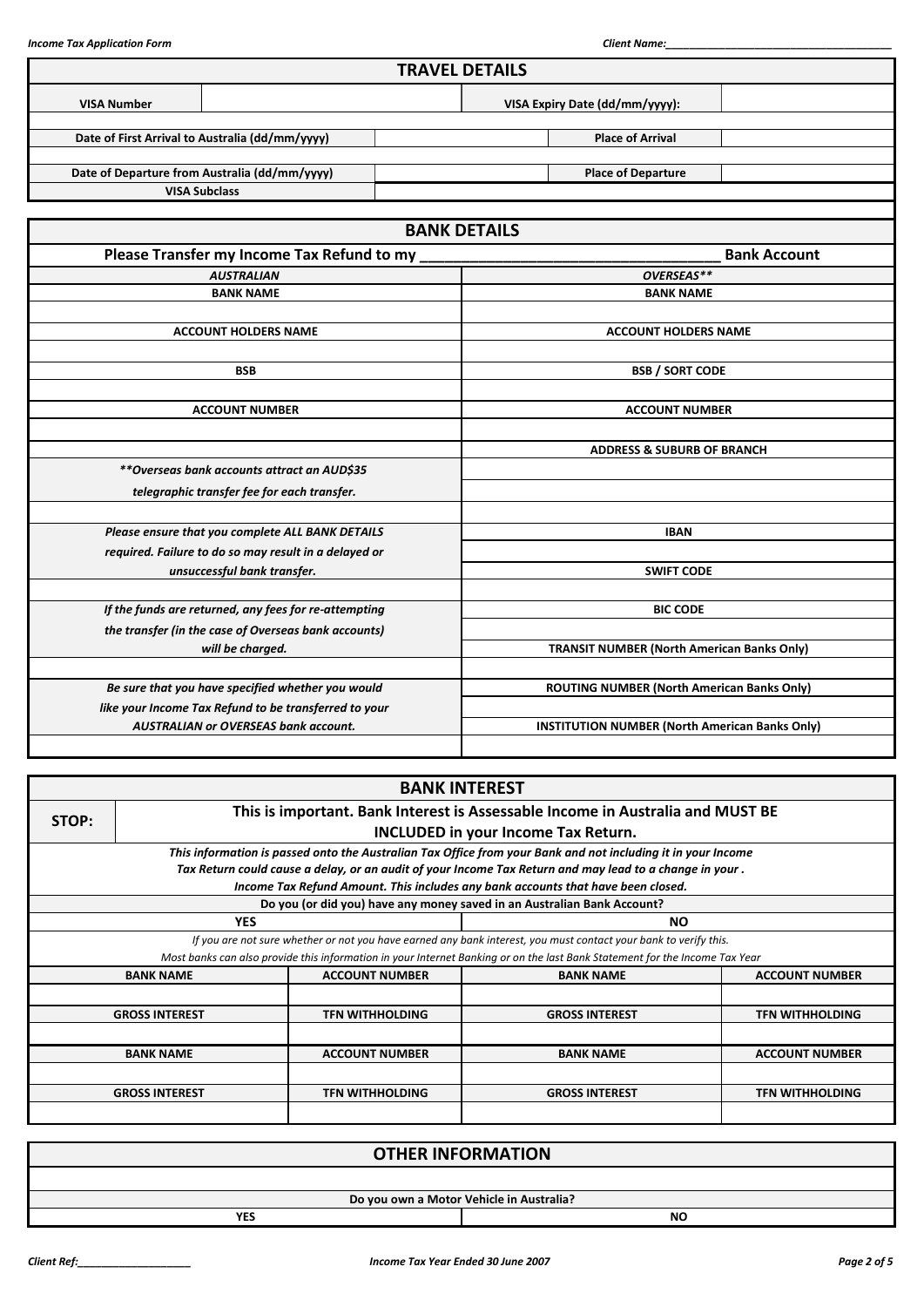### **Income Tax Application Format: EMPLOYMENT DETAILS**

**Total Number of Employers/ Employment Agencies**

|                       | <b>Employer Name (ie, Company/Business Name)</b> |                                                                                                                  |  | Name of the Employment Agency<br>(if you were employed/paid through an Employment Agency) |            |                                        |
|-----------------------|--------------------------------------------------|------------------------------------------------------------------------------------------------------------------|--|-------------------------------------------------------------------------------------------|------------|----------------------------------------|
|                       |                                                  |                                                                                                                  |  |                                                                                           |            |                                        |
|                       |                                                  |                                                                                                                  |  | Job Title / Job Description.                                                              |            |                                        |
|                       |                                                  |                                                                                                                  |  |                                                                                           |            |                                        |
|                       |                                                  |                                                                                                                  |  | <b>Address of Employer (or Agency):</b>                                                   |            |                                        |
| <b>Street No.</b>     |                                                  | <b>Street Name</b>                                                                                               |  |                                                                                           |            |                                        |
| <b>Suburb</b>         |                                                  |                                                                                                                  |  |                                                                                           |            |                                        |
| <b>State</b>          |                                                  | Postcode                                                                                                         |  | Phone #:                                                                                  |            |                                        |
| Email:                |                                                  |                                                                                                                  |  | <b>Contact Person:</b>                                                                    |            |                                        |
| Date of Commencement: |                                                  |                                                                                                                  |  | <b>Date of Termination:</b>                                                               |            |                                        |
|                       |                                                  | Do you have your FINAL PAY SLIP?                                                                                 |  |                                                                                           |            | Do you have your PAYG Payment Summary? |
|                       | <b>YES</b>                                       | ΝO                                                                                                               |  |                                                                                           | <b>YES</b> | ΝO                                     |
|                       |                                                  |                                                                                                                  |  |                                                                                           |            |                                        |
|                       |                                                  | $F_{\text{model}}$ . The Mean of $F_{\text{model}}$ is the contract of $F_{\text{model}}$ and $F_{\text{model}}$ |  |                                                                                           |            | Name of the Employment Agency          |

|                       | <b>Employer Name (ie, Company/Business Name)</b> |          |  | $\ldots$<br>(if you were employed/paid through an Employment Agency) |            |                                        |
|-----------------------|--------------------------------------------------|----------|--|----------------------------------------------------------------------|------------|----------------------------------------|
|                       |                                                  |          |  |                                                                      |            |                                        |
|                       |                                                  |          |  | Job Title / Job Description.                                         |            |                                        |
|                       |                                                  |          |  |                                                                      |            |                                        |
|                       |                                                  |          |  | <b>Address of Employer (or Agency):</b>                              |            |                                        |
| <b>Street No.</b>     | <b>Street Name</b>                               |          |  |                                                                      |            |                                        |
| <b>Suburb</b>         |                                                  |          |  |                                                                      |            |                                        |
| <b>State</b>          |                                                  | Postcode |  | Phone #:                                                             |            |                                        |
| Email:                |                                                  |          |  | <b>Contact Person</b>                                                |            |                                        |
| Date of Commencement: |                                                  |          |  | Date of Termination:                                                 |            |                                        |
|                       | Do you have your FINAL PAY SLIP?                 |          |  |                                                                      |            | Do you have your PAYG Payment Summary? |
|                       | <b>YES</b><br><b>NO</b>                          |          |  |                                                                      | <b>YES</b> | <b>NO</b>                              |

|                       | <b>Employer Name (ie, Company/Business Name)</b> |                    |                             | Name of the Employment Agency                            |           |                                        |
|-----------------------|--------------------------------------------------|--------------------|-----------------------------|----------------------------------------------------------|-----------|----------------------------------------|
|                       |                                                  |                    |                             | (if you were employed/paid through an Employment Agency) |           |                                        |
|                       |                                                  |                    |                             |                                                          |           |                                        |
|                       |                                                  |                    |                             | Job Title / Job Description.                             |           |                                        |
|                       |                                                  |                    |                             |                                                          |           |                                        |
|                       |                                                  |                    |                             | <b>Address of Employer (or Agency):</b>                  |           |                                        |
| <b>Street No.</b>     |                                                  | <b>Street Name</b> |                             |                                                          |           |                                        |
| <b>Suburb</b>         |                                                  |                    |                             |                                                          |           |                                        |
| <b>State</b>          |                                                  | Postcode           |                             | Phone #:                                                 |           |                                        |
| Email:                |                                                  |                    |                             | <b>Contact Person</b>                                    |           |                                        |
| Date of Commencement: |                                                  |                    | <b>Date of Termination:</b> |                                                          |           |                                        |
|                       | Do you have your FINAL PAY SLIP?                 |                    |                             |                                                          |           | Do you have your PAYG Payment Summary? |
| YES<br><b>NO</b>      |                                                  |                    |                             | <b>YES</b>                                               | <b>NO</b> |                                        |

|                                  | <b>Employer Name (ie, Company/Business Name)</b> |                      |  | Name of the Employment Agency                            |           |  |
|----------------------------------|--------------------------------------------------|----------------------|--|----------------------------------------------------------|-----------|--|
|                                  |                                                  |                      |  | (if you were employed/paid through an Employment Agency) |           |  |
|                                  |                                                  |                      |  |                                                          |           |  |
|                                  |                                                  |                      |  | Job Title / Job Description.                             |           |  |
|                                  |                                                  |                      |  |                                                          |           |  |
|                                  |                                                  |                      |  | <b>Address of Employer (or Agency):</b>                  |           |  |
| <b>Street No.</b>                |                                                  | <b>Street Name</b>   |  |                                                          |           |  |
| <b>Suburb</b>                    |                                                  |                      |  |                                                          |           |  |
| <b>State</b>                     |                                                  | Postcode             |  | Phone #:                                                 |           |  |
| Email:                           |                                                  |                      |  | Contact Person                                           |           |  |
| Date of Commencement:            |                                                  | Date of Termination: |  |                                                          |           |  |
| Do you have your FINAL PAY SLIP? |                                                  |                      |  | Do you have your PAYG Payment Summary?                   |           |  |
| <b>YES</b><br><b>NO</b>          |                                                  |                      |  | <b>YES</b>                                               | <b>NO</b> |  |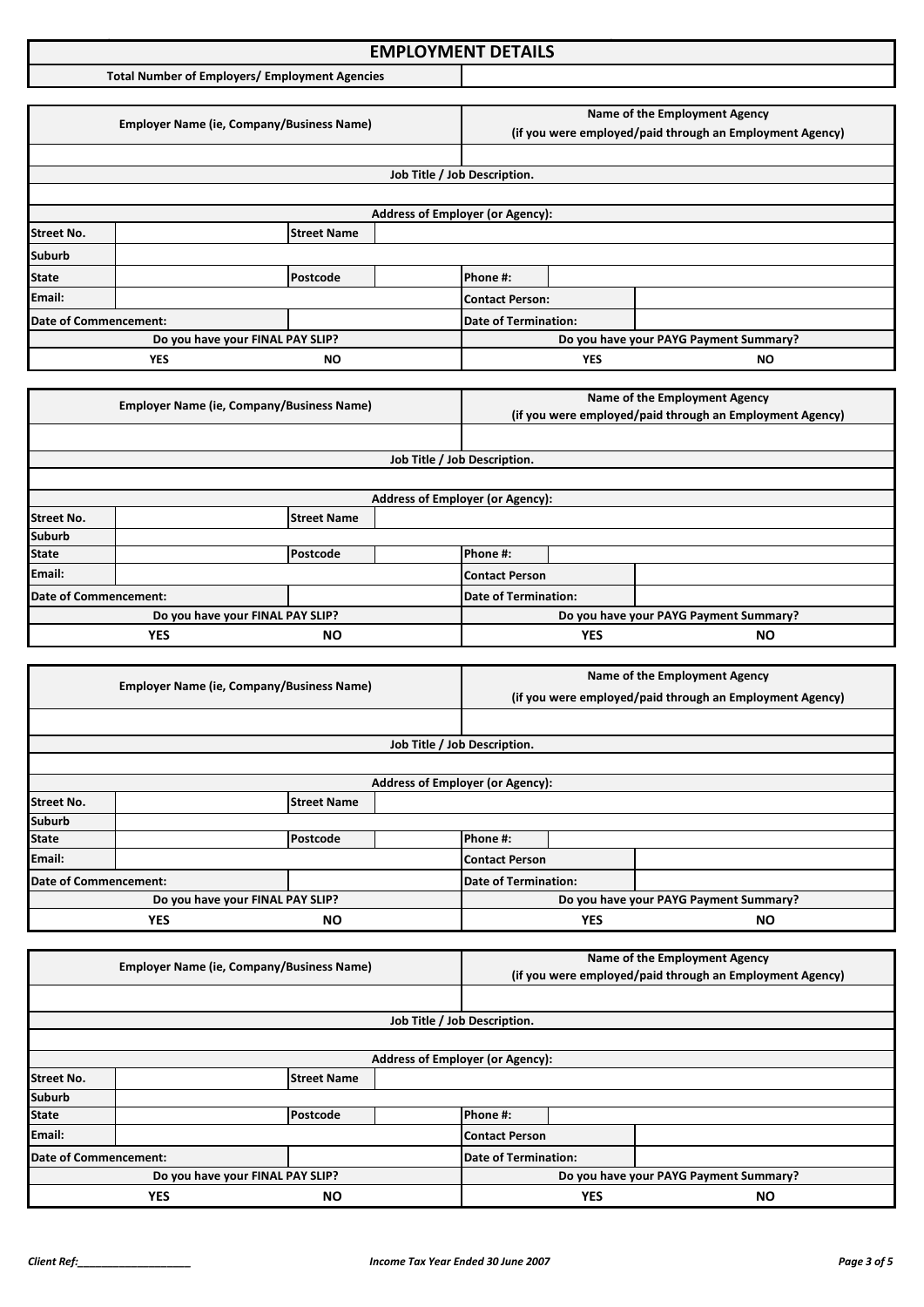|                                  | <b>Employer Name (ie, Company/Business Name)</b> |                                                  |  | Name of the Employment Agency                            |            |                               |  |
|----------------------------------|--------------------------------------------------|--------------------------------------------------|--|----------------------------------------------------------|------------|-------------------------------|--|
|                                  |                                                  |                                                  |  | (if you were employed/paid through an Employment Agency) |            |                               |  |
|                                  |                                                  |                                                  |  |                                                          |            |                               |  |
|                                  |                                                  |                                                  |  | Job Title / Job Description.                             |            |                               |  |
|                                  |                                                  |                                                  |  |                                                          |            |                               |  |
|                                  |                                                  |                                                  |  | <b>Address of Employer (or Agency):</b>                  |            |                               |  |
| <b>Street No.</b>                |                                                  | <b>Street Name</b>                               |  |                                                          |            |                               |  |
| <b>Suburb</b>                    |                                                  |                                                  |  |                                                          |            |                               |  |
| <b>State</b>                     |                                                  | Postcode                                         |  | Phone #:                                                 |            |                               |  |
| Email:                           |                                                  |                                                  |  | <b>Contact Person</b>                                    |            |                               |  |
| <b>Date of Commencement:</b>     |                                                  |                                                  |  | <b>Date of Termination:</b>                              |            |                               |  |
|                                  |                                                  | Do you have your FINAL PAY SLIP?                 |  | Do you have your PAYG Payment Summary?                   |            |                               |  |
|                                  | <b>YES</b>                                       | <b>NO</b>                                        |  |                                                          | <b>YES</b> | <b>NO</b>                     |  |
|                                  |                                                  |                                                  |  |                                                          |            |                               |  |
|                                  |                                                  | <b>Employer Name (ie, Company/Business Name)</b> |  |                                                          |            | Name of the Employment Agency |  |
|                                  |                                                  |                                                  |  | (if you were employed/paid through an Employment Agency) |            |                               |  |
|                                  |                                                  |                                                  |  |                                                          |            |                               |  |
|                                  |                                                  |                                                  |  | Job Title / Job Description.                             |            |                               |  |
|                                  |                                                  |                                                  |  |                                                          |            |                               |  |
|                                  |                                                  |                                                  |  | <b>Address of Employer (or Agency):</b>                  |            |                               |  |
| <b>Street No.</b>                |                                                  | <b>Street Name</b>                               |  |                                                          |            |                               |  |
| <b>Suburb</b>                    |                                                  |                                                  |  |                                                          |            |                               |  |
| <b>State</b>                     |                                                  | Postcode                                         |  | Phone #:                                                 |            |                               |  |
| Email:                           |                                                  |                                                  |  | <b>Contact Person</b>                                    |            |                               |  |
| <b>Date of Commencement:</b>     |                                                  |                                                  |  | <b>Date of Termination:</b>                              |            |                               |  |
| Do you have your FINAL PAY SLIP? |                                                  |                                                  |  | Do you have your PAYG Payment Summary?                   |            |                               |  |
|                                  | <b>YES</b><br><b>NO</b>                          |                                                  |  |                                                          |            |                               |  |

|                         | <b>Employer Name (ie, Company/Business Name)</b> |                    |                                         | Name of the Employment Agency                            |                                        |  |
|-------------------------|--------------------------------------------------|--------------------|-----------------------------------------|----------------------------------------------------------|----------------------------------------|--|
|                         |                                                  |                    |                                         | (if you were employed/paid through an Employment Agency) |                                        |  |
|                         |                                                  |                    |                                         |                                                          |                                        |  |
|                         |                                                  |                    |                                         | Job Title / Job Description.                             |                                        |  |
|                         |                                                  |                    |                                         |                                                          |                                        |  |
|                         |                                                  |                    | <b>Address of Employer (or Agency):</b> |                                                          |                                        |  |
| <b>Street No.</b>       |                                                  | <b>Street Name</b> |                                         |                                                          |                                        |  |
| <b>Suburb</b>           |                                                  |                    |                                         |                                                          |                                        |  |
| <b>State</b>            |                                                  | Postcode           |                                         | Phone #:                                                 |                                        |  |
| Email:                  |                                                  |                    |                                         | <b>Contact Person</b>                                    |                                        |  |
|                         | Date of Commencement:                            |                    |                                         | <b>Date of Termination:</b>                              |                                        |  |
|                         | Do you have your FINAL PAY SLIP?                 |                    |                                         |                                                          | Do you have your PAYG Payment Summary? |  |
| <b>YES</b><br><b>NO</b> |                                                  |                    | <b>YES</b>                              | <b>NO</b>                                                |                                        |  |

|                         | <b>Employer Name (ie, Company/Business Name)</b> |                    |                                         | Name of the Employment Agency          |           |                                                          |
|-------------------------|--------------------------------------------------|--------------------|-----------------------------------------|----------------------------------------|-----------|----------------------------------------------------------|
|                         |                                                  |                    |                                         |                                        |           | (if you were employed/paid through an Employment Agency) |
|                         |                                                  |                    |                                         |                                        |           |                                                          |
|                         |                                                  |                    |                                         | Job Title / Job Description.           |           |                                                          |
|                         |                                                  |                    |                                         |                                        |           |                                                          |
|                         |                                                  |                    | <b>Address of Employer (or Agency):</b> |                                        |           |                                                          |
| <b>Street No.</b>       |                                                  | <b>Street Name</b> |                                         |                                        |           |                                                          |
| <b>Suburb</b>           |                                                  |                    |                                         |                                        |           |                                                          |
| <b>State</b>            |                                                  | Postcode           |                                         | Phone #:                               |           |                                                          |
| Email:                  |                                                  |                    |                                         | <b>Contact Person</b>                  |           |                                                          |
|                         | Date of Commencement:                            |                    | <b>Date of Termination:</b>             |                                        |           |                                                          |
|                         | Do you have your FINAL PAY SLIP?                 |                    |                                         | Do you have your PAYG Payment Summary? |           |                                                          |
| <b>YES</b><br><b>NO</b> |                                                  |                    |                                         | <b>YES</b>                             | <b>NO</b> |                                                          |

*If you have any documents from your Employers (ie, PAYG Payment Summaries/Group Certificates or Final Pay Slips),* **please provide copies as it will assist in successfully completing your Income Tax Return**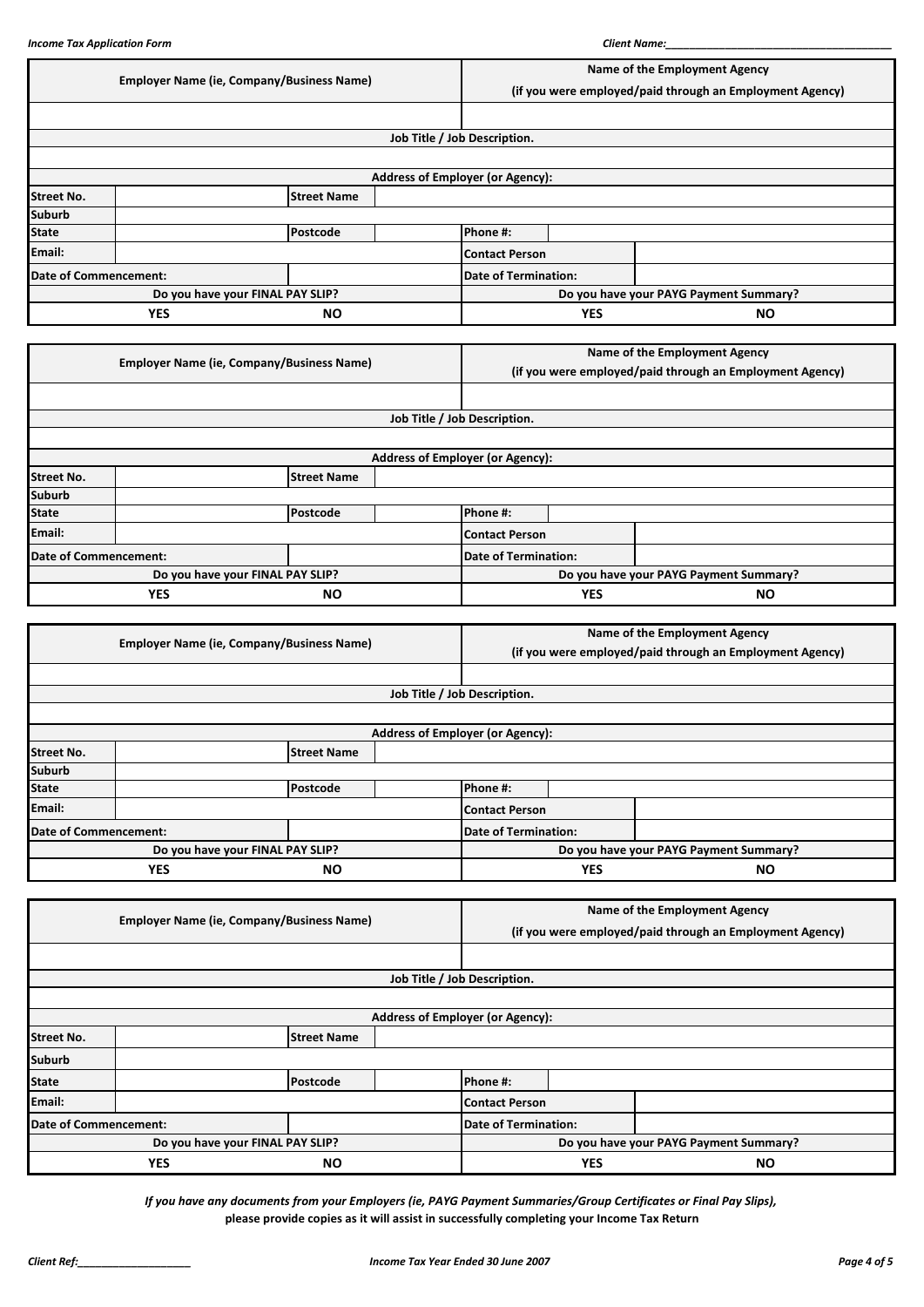|                 |                                                                                                                | <b>Work Related Expenses</b> |                                                              |  |  |  |
|-----------------|----------------------------------------------------------------------------------------------------------------|------------------------------|--------------------------------------------------------------|--|--|--|
|                 | Did you have a work uniform to work?                                                                           |                              | Did you wear protective clothing (eg, Safety Boots) to work? |  |  |  |
| <b>YES</b>      | <b>NO</b>                                                                                                      | <b>YES</b><br><b>NO</b>      |                                                              |  |  |  |
|                 | Did you use your car for work (does not include travelling to and from the same place of work each day).       |                              |                                                              |  |  |  |
|                 | <b>YES</b>                                                                                                     |                              | <b>NO</b>                                                    |  |  |  |
|                 | If you used your car for work, do you have a logbook which has a record of the Kilometre's travelled for work? |                              |                                                              |  |  |  |
|                 | <b>YES</b>                                                                                                     |                              | <b>NO</b>                                                    |  |  |  |
|                 | Did you use your Mobile Phone for work?                                                                        |                              | Did you buy Tools for work?                                  |  |  |  |
| <b>YES</b>      | <b>NO</b>                                                                                                      | <b>YES</b>                   | <b>NO</b>                                                    |  |  |  |
|                 | Please list your work-related expenses below. Please provide as much detail as possible.                       |                              |                                                              |  |  |  |
| Date of Expense | <b>Type of Expense</b>                                                                                         | \$                           | Do you have evidence (ie, receipt)?                          |  |  |  |
| DD/MM/YYYY      | Eg: Loose Tools                                                                                                | \$110.00                     | <b>YES</b>                                                   |  |  |  |
|                 |                                                                                                                |                              |                                                              |  |  |  |
|                 |                                                                                                                |                              |                                                              |  |  |  |
|                 |                                                                                                                |                              |                                                              |  |  |  |
|                 |                                                                                                                |                              |                                                              |  |  |  |
|                 |                                                                                                                |                              |                                                              |  |  |  |
|                 |                                                                                                                |                              |                                                              |  |  |  |
|                 |                                                                                                                |                              |                                                              |  |  |  |
|                 |                                                                                                                |                              |                                                              |  |  |  |
|                 |                                                                                                                |                              |                                                              |  |  |  |
|                 |                                                                                                                |                              |                                                              |  |  |  |
|                 |                                                                                                                |                              |                                                              |  |  |  |
|                 |                                                                                                                |                              |                                                              |  |  |  |
|                 |                                                                                                                |                              |                                                              |  |  |  |
|                 |                                                                                                                |                              |                                                              |  |  |  |
|                 |                                                                                                                |                              |                                                              |  |  |  |
|                 |                                                                                                                |                              |                                                              |  |  |  |
|                 |                                                                                                                |                              |                                                              |  |  |  |
|                 |                                                                                                                |                              |                                                              |  |  |  |
|                 |                                                                                                                |                              |                                                              |  |  |  |
|                 |                                                                                                                |                              |                                                              |  |  |  |

| Anything you forgot to mention (or anything we forgot to ask)? |  |
|----------------------------------------------------------------|--|
|                                                                |  |
|                                                                |  |
|                                                                |  |
|                                                                |  |
|                                                                |  |
|                                                                |  |

*PLEASE ENSURE THAT YOU HAVE FILLED IN ALL INFORMATION REQUIRED, AND PROVIDED ANY SUPPLEMENTARY DOCUMENTS YOU MAY HAVE. FAILURE TO DO SO MAY RESULT IN A DELAY IN PROCESSING YOUR INCOME TAX RETURN.*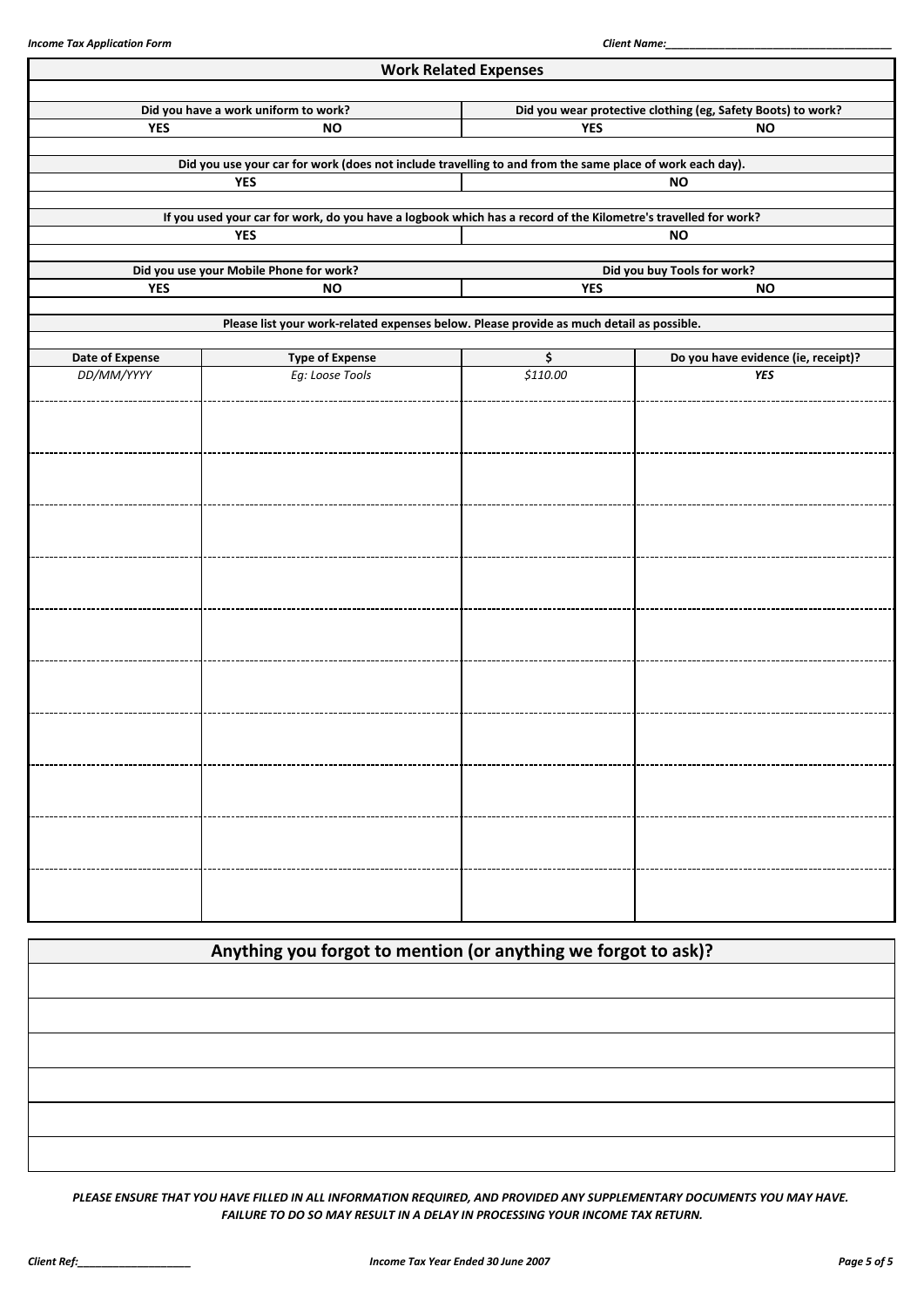# **AUTHORITY TO ACT & FEE-FROM-REFUND AUTHORITY**

**Name:** \_\_\_\_\_\_\_\_\_\_\_\_\_\_\_\_\_\_\_\_\_\_\_\_\_\_\_\_\_\_\_\_\_\_\_\_\_\_\_\_\_\_\_\_\_\_\_\_\_\_\_\_\_\_\_\_\_\_\_\_\_\_\_\_\_\_\_\_\_\_\_\_\_\_\_\_\_\_\_\_\_\_\_\_\_\_\_\_\_\_\_\_

| Of (address):                   |                        |
|---------------------------------|------------------------|
| Number:                         | Street:                |
| Suburb:                         | City/Town:             |
| County:                         | <b>State/Province:</b> |
| Postcode/Zip:                   | Country:               |
| Date of Birth (DD/MM/YYYY): / / | Tax File Number (TFN): |

I hereby authorise & appoint the accounting & tax agent firm of:

### *INCOME TAX RETURNS PTY LIMITED (TAX AGENT NO. 24629-963) of FIRST FLOOR, 1A MORTS ROAD MORTDALE, NSW 2223,*

to act on my behalf in the capacity of accountants and registered tax agents, to prepare and sign my personal income tax return based upon information provided by me for the year of income ended on 30/06/2007.

I, the above-mentioned, also hereby authorise & appoint the accounting & tax agent firm of **INCOME TAX RETURNS PTY LIMITED (TAX AGENT NO. 24629-963)**, to act on my behalf in the collection of lost documents (which includes, but not limited to), PAYG Payment Summaries/Group Certificates, Pay slips, and other documents which in their capacity as accountants and registered tax agents, will allow them to correctly prepare and sign my personal income tax return for the year of income ended on 30/06/2007, based on the information I have provided to them.

I understand the fee to prepare my personal income tax refund is as follows:

- **i. 9.9% of my refund to a maximum capped fee of AUD\$165.00 (inclusive of GST)**
- **ii. \$5 service fee per missing document/payment summary**
- **iii. If there is a requirement to transfer my refund to my overseas/foreign bank account, I understand there is an extra fee of \$35 for each transaction made.**

I also hereby authorise the accounting firm of **INCOME TAX RETURNS PTY LIMITED (TAX AGENT NO. 24629-963)** to deposit any money received on my behalf referable to my Taxation affairs (which includes, but not limited to any income tax refund cheques in my favour), into their client trust account as to the time in which fees mentioned above for their professional services are paid in full. I declare that I have supplied **INCOME TAX RETURNS PTY LIMITED (TAX AGENT NO. 24629-963)** my bank account details and agree for the above mentioned fee(s) to be deducted from any income tax refunds I am in receipt of, and have the balance credited to the bank account I have supplied under instruction.

I understand & agree to the above, and agree to sign this document in the space below.

(Signature)

 $\frac{1}{2}$  /

\_\_\_\_\_\_\_\_\_\_\_\_\_\_\_\_\_\_\_\_\_\_\_\_\_\_\_

(Date Signed)